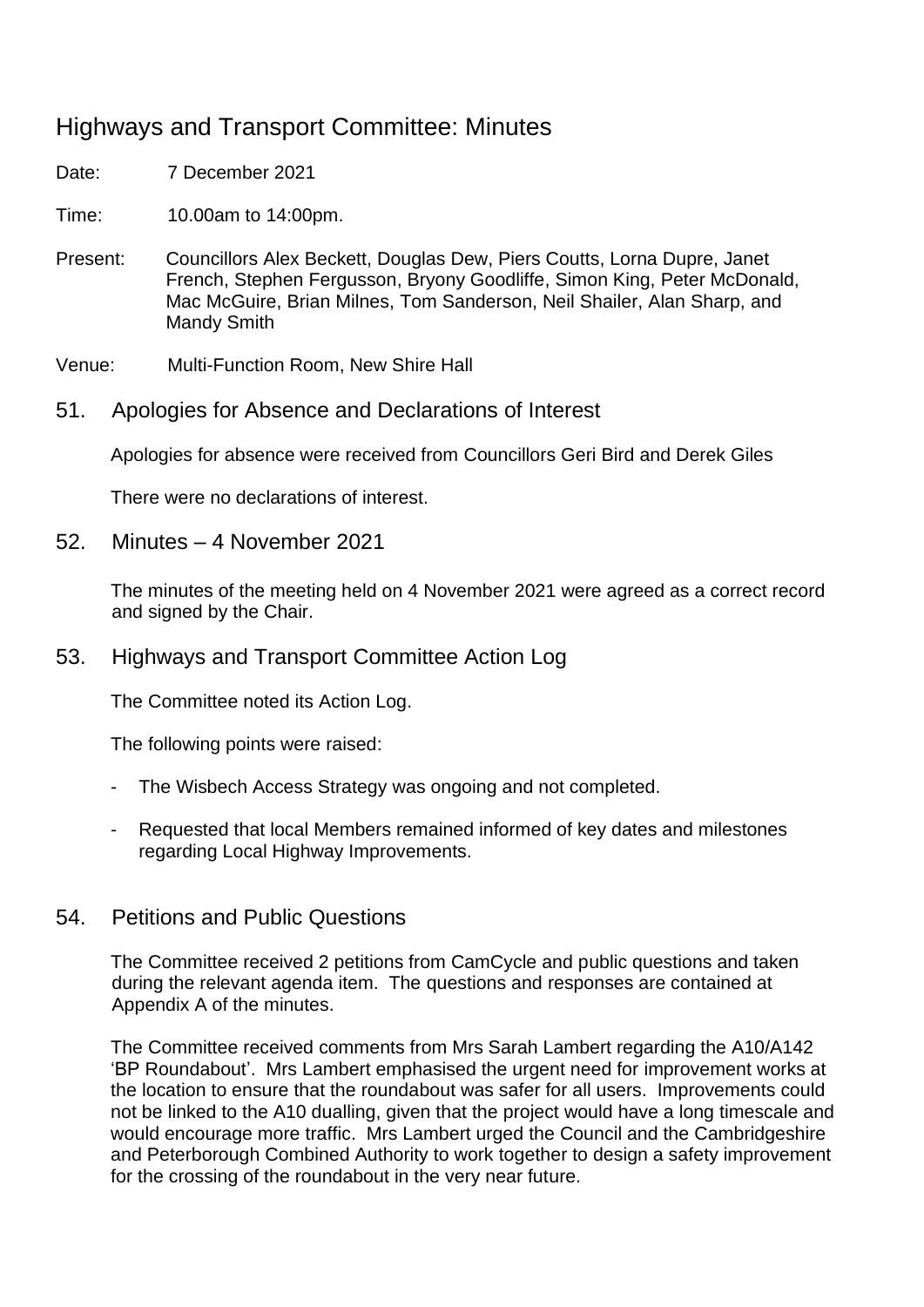## 55. A10 Ely to Cambridge Outline Business Case

The Committee received A10 Ely to Cambridge Outline Business Case that sought the Committee's agreement to progress the Outline Business Case (OBC) work on improvements to the A10 between Cambridge and Ely, subject to the agreement of scope of work, timescales, and funding.

The Chair invited a representative from CamCycle to address the Committee. Commenting on the scheme, CamCycle were supportive of improvements to cycling and active travel along the A10 route. CamCycle encouraged the 'quick win' outlined within the report to be progressed as a priority to rectify the issues found at the A10/A142 roundabout.

CamCycle noted and agreed with the statement from the Department for Transport that the needs of all road users had to be considered and agreed that alternatives to dualling should be considered given the climate emergency and the need to reduce motor traffic in the region. Any dualling of the A10 would result in increased motor traffic capacity that would induce demand and result in ever larger traffic issues along the corridor and present a huge setback in efforts to reduce carbon emissions. In conclusion, CamCyle requested the Committee ensure that the OBC should pursue low-carbon and sustainable transport based solutions for the Ely/Cambridge corridor.

The presenting officer drew the Committee's attention to the funding arrangements for the project between the Cambridgeshire and Peterborough Combined Authority and the Department for Transport (DfT). Members noted the conditions of funding at that there was no guarantee that dualling would be the preferred option for the DfT. The resource implications were highlighted to the Committee. There were significant surveys that had to be completed at certain times of the year which would cause pressures.

During discussion Members:

- Confirmed that the proposed cycleway would be developed for all non-motorised users.
- Drew attention to the BP roundabout that was of great concern to residents and had been regarded by them in a recent survey as the most dangerous junction in East Cambridgeshire for pedestrians and cyclists. It presented a barrier to active travel. De-coupling the roundabout from the A10 proposals was welcome, however, concerns remained regarding the timescales and it was essential that the situation was remedied.
- Commented that road construction needed to be considered in the context of carbon neutrality, environmental factors, and biodiversity. Making a road more attractive encourages more people to use it. Congestion in Cambridge was a key concern and there were too many cars entering the city.
- Welcomed that the Department for Transport (DfT) were assessing a 'junctions only' option.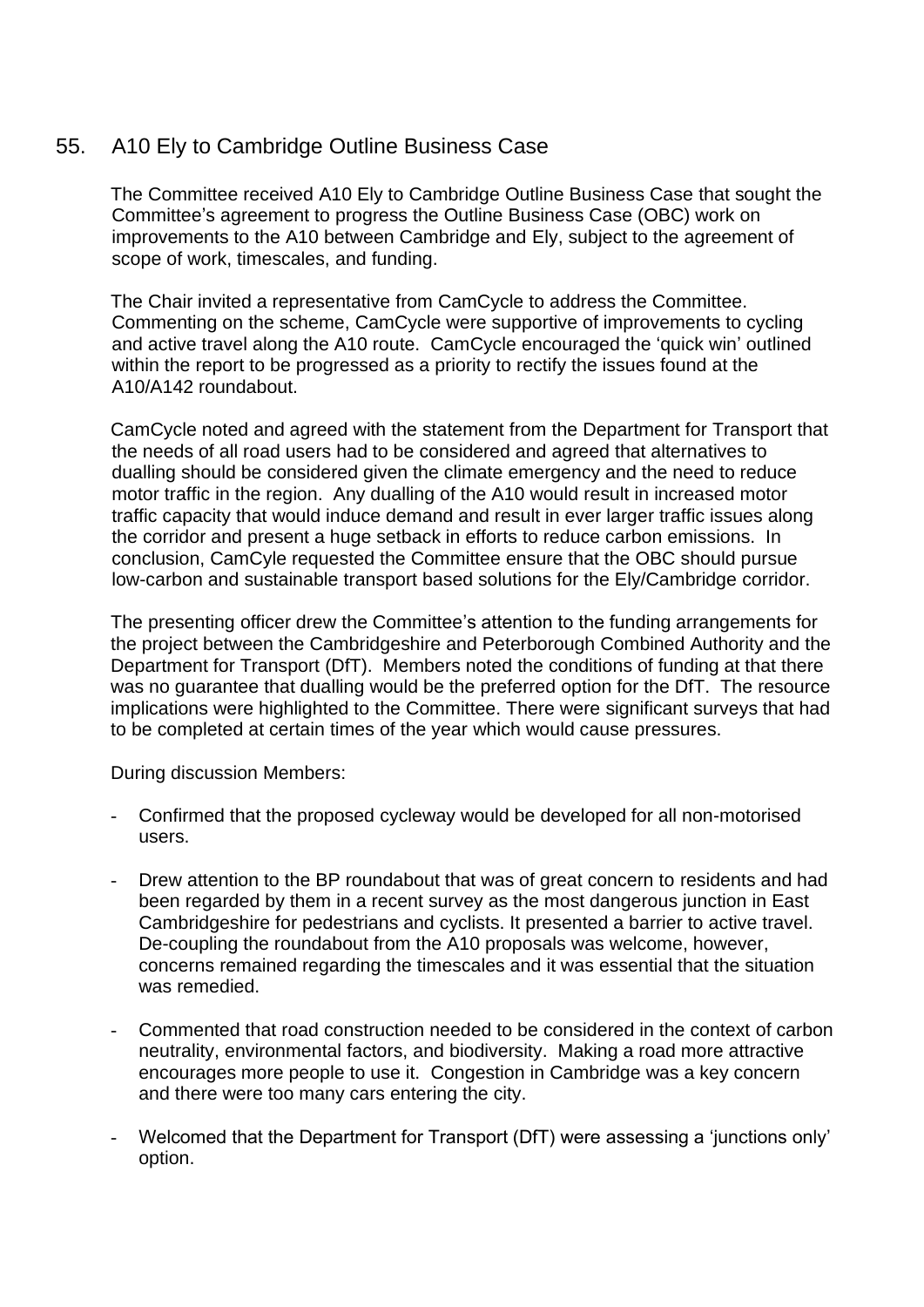- Highlighted Mere Way in Waterbeach and confirmed that facilities for equine users would be maintained. Officers informed the Committee that a pre-commencement planning condition existed in relation to the Waterbeach development that secured the Waterbeach station relocation had been resolved. The delay was with the developer relating to the funding. Discussions were taking place with the Greater Cambridge Partnership (GCP) and it was confirmed that the station had planning permission.
- Expressed hope that infrastructure to support active travel was used as there were examples where provision had been made but it was hardly used.
- Sought clarification regarding funding, specifically the arrangements contained at paragraph 2.7 of the report and what the implications would be if funding did not come forward and if there was an overspend where costs exceeded £4m and the further £2m was not forthcoming. Officers provided assurance that the scheme being developed was in line with DfT expectations. The greater risk to the scheme was overspend. The purpose of the report was to provide a clear spotlight of the potential risks in order that they were understood.
- Highlighted the needs of older people and people with disabilities. There would be a significant section of the population that would not be able to take advantage of active travel options. Officers commented that both the Council and the Combined Authority were working together on the issue to ensure that provision was designed into the scheme during development and not bolted on later.
- Questioned how achievable the timescales were in relation to the project. In response officers explained that certain requirements of the business case necessitated on-site survey work to be undertaken such as ground conditions and biodiversity that were seasonal. It was forecast to allow 2 years for the work to take place, however, there was a desire to complete it as soon as possible.
- Emphasised that safety was of paramount importance and commented that disaggregating the BP roundabout was a sensible approach. However, while active trave was an important consideration it was essential that all road users were catered for safely and expressed concern that dualling may be disregarded as an option. Officers informed the Committee that the business case would quantify the benefits to all road uses of each option and the associated costs also.
- Noted the comments of the local Member regarding the BP roundabout that road traffic flowed through it with ease, however, to cross it as a pedestrian was extremely difficult.

It was resolved unanimously to:

- a) Note and comment on the conclusions of the March Area Transport Study Outline Business Case;
- b) Note progress on delivery of the March Minor Schemes approved at the September 2020 Highways and Transport Committee; and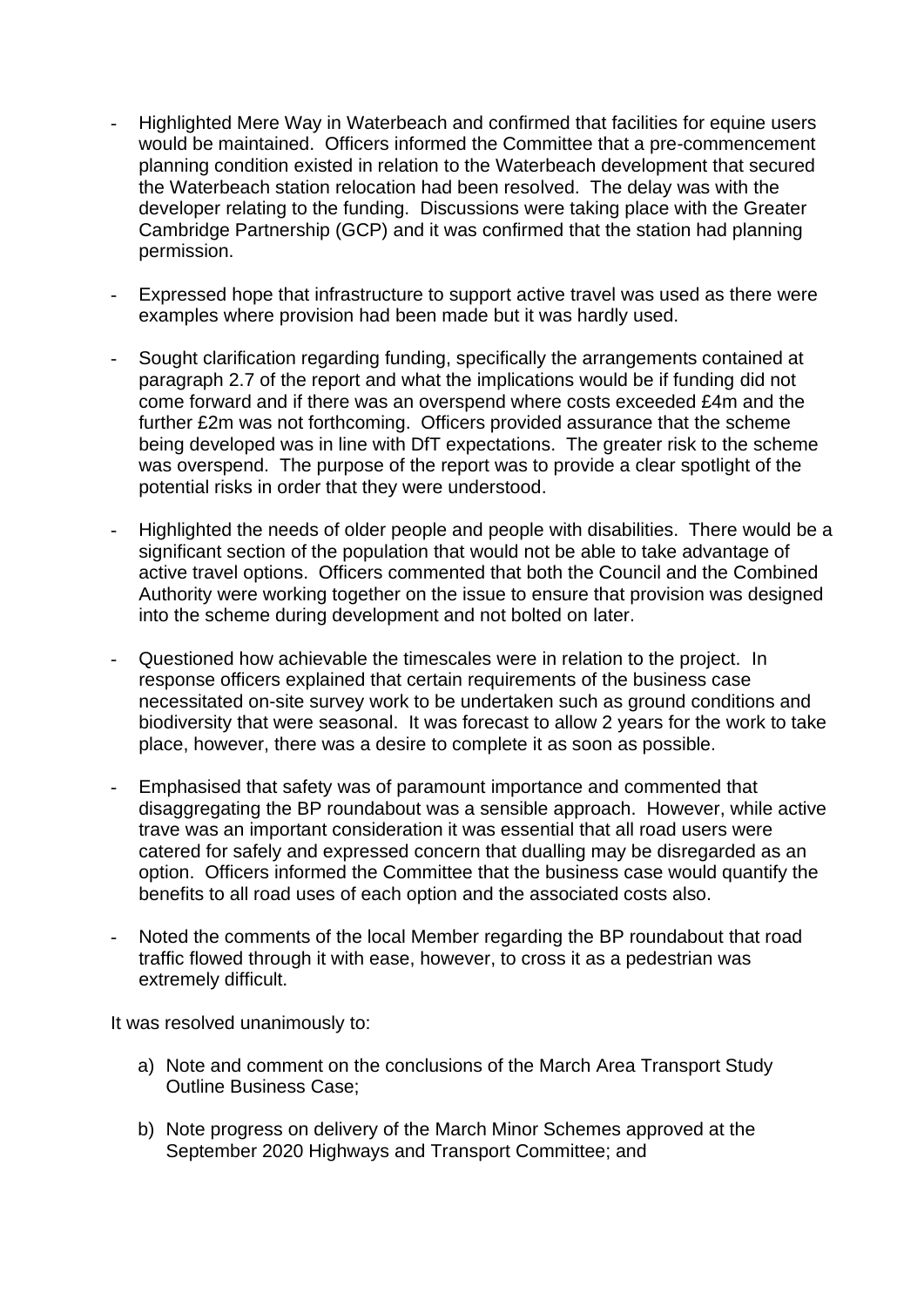- c) Approve the programme and costs for Full Business Case and detailed design of the March package of schemes, providing funding is made available by CPCA Board and a suitable funding agreement with CPCA is agreed.
- 56. Review of the Draft Revenue and Capital Business Planning Proposals for 2022-27

The Committee received the draft Business Planning proposals for both capital and revenue expenditure for 2022-27. The report set out the current business and budgetary planning position and estimates for 2022-27, the principal risks, contingencies, and implications of the proposals together with the process that governed the budget setting for the coming years.

In discussing the proposals Members:

- Noted the opportunity for improved scheduling and resource planning that would provide savings.
- Confirmed that the proposed movement of funding from the revenue to capital budget would not impact on delivery.
- Welcomed the investment in resources to provide technical knowledge and skills into Nationally Significant Infrastructure (NSI) schemes. There were several such projects affecting the county presently and it was essential that the Council achieved the best value from such schemes.
- Noted and welcomed the increase in budget for footpaths and pavements as it provided assurance to residents that the Council was seeking to address the longstanding issue.
- Noted the devolution of powers regarding certain moving traffic offences such as enforcing weight limits and were tied to civil parking enforcement.
- Clarified that the previous administration's commitment of £29.7m over 5 years (2021/22 – 2025/6) for improvements in footpaths and gulley clearing was being maintained. Officers confirmed that the proposals in the business plan had not changed other than being moved from revenue to capital expenditure.
- Noted the assumptions made regarding the level of grant funding for pothole repair and the discussions that would need to take place once the announcement had been made.

It was resolved unanimously to:

- a) The Committee is asked to review, note, and comment upon the report.
- 57. Finance Monitoring Report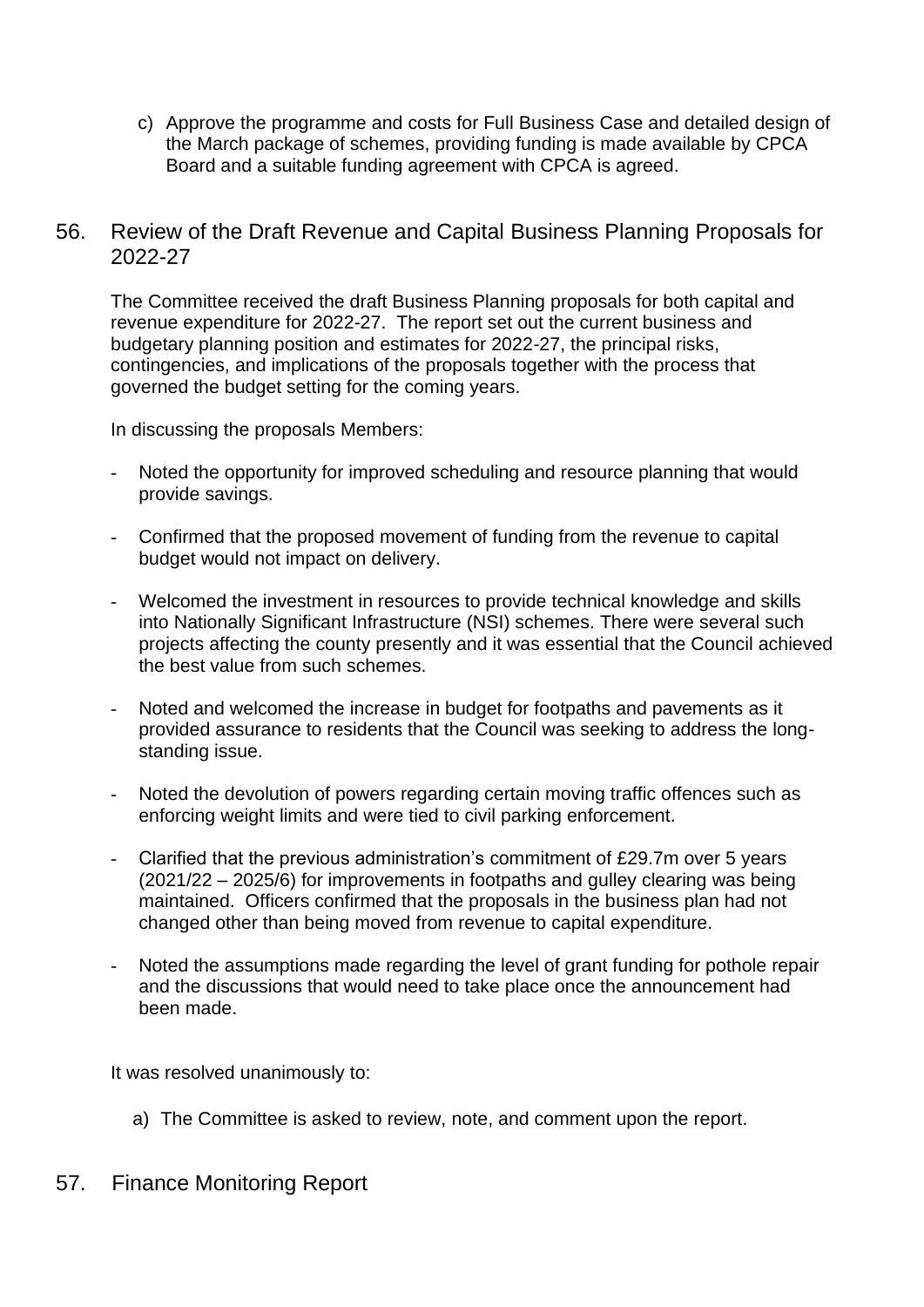The Committee received the Finance Monitoring Report for the period up to October 2021. The presenting officer drew the Committee's attention to the issues contained within section 2 of the report.

In discussing the report Members raised the following points:

- Sought further information regarding the delay improvements to the A1303. It was a particularly dangerous junction where a serious accident had recently occurred, and residents were seeking a quick resolution. Officers explained that there had been a delay regarding the land acquisition, and it was anticipated that the process would be completed within the next couple of months.
- Requested a confidential briefing be arranged regarding the ongoing legal dispute with BAM Nutall regarding the guided busway. **ACTION**
- Requested that Local Highway Improvement (LHI) alignments within Cambridge City be reviewed as there appeared to be some anomalies. **ACTION**
- Suggested that the timelines for the LHI process were creating difficulties for the various schemes' delivery, especially when definitive dates for delivery were provided to residents as there was likely to be slippage.
- Noted that a report regarding LHI process would be presented at the April meeting of the Committee. There had been resourcing issues within the team, however, Milestone (contractor) had provided assistance.
- Highlighted the vacancy rate and questioned how it impacted on delivery. Officers explained that it was important to view the vacancy rate within the context of the ongoing restructure of the service. New senior managers were in post and the number of interims was gradually reducing. The job market was challenging and competitive. It was important that new innovative approaches to recruitment were developed as it was a person driven service.
- Sought greater clarity regarding the use of interim staff and how the Council performed against other comparable local authorities. Anecdotally, pay had been an issue in Cambridgeshire and it was questioned whether packages offered were competitive. Officers commented that other local authorities were experiencing similar recruitment issues. Strong messages were being developed about the attractiveness of Cambridgeshire as a place to live and work.
- Expressed concern regarding the level of delay of LHI schemes in the March area.
- Expressed concern that Parish Councils had not been invoiced for LHI schemes that had been delivered.
- Requested that the reference to Sutton Road be amended within the report for future iterations. **ACTION**

It was resolved to: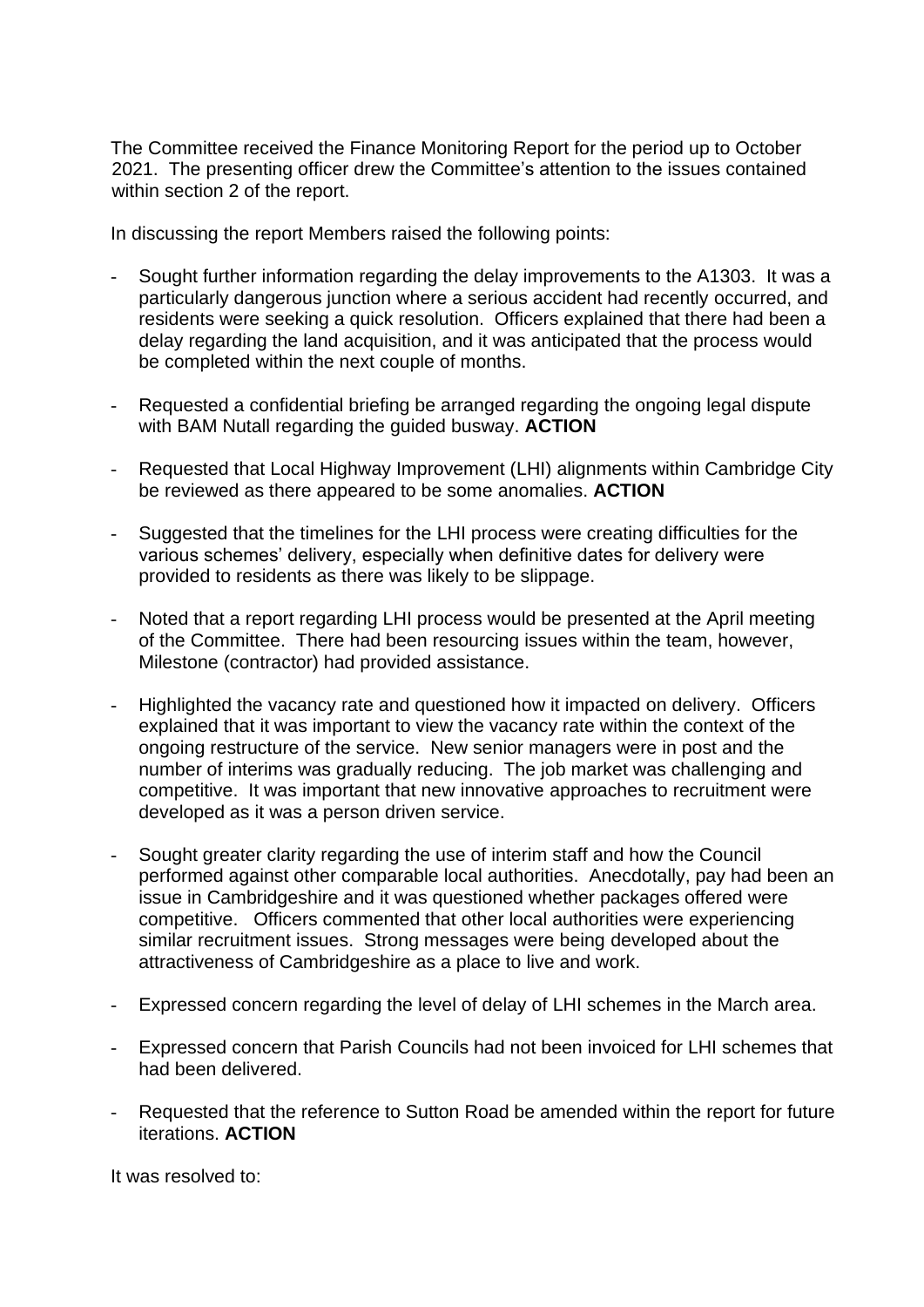Review, note and comment on the report.

### 58. Future Transport Priorities

Members received a report relating to the Future Transport Priorities that sought to update the Committee on the proposed review of sifting criteria for the Transport Investment Plan (TIP) to inform and prioritise a transport scheme development programme and provide a proposed process and set of priorities for the review of existing, and preparation of new transport strategies

The Committee received comments from CamCycle on the report. CamCyle welcomed the focus on modal shift. However, concern was expressed concern that the focus would be lost during implementation and cited the Windsor Road scheme as an example. CamCycle agreed that regarding the Transport Investment Plan, the sifting criteria should be updated to reflect priorities around active travel and guidance such as LTN/120. CamCycle were supportive of more high-quality LTN/120 compliant cycle infrastructure and were also supportive of support smaller but still significant interventions like adding cyclist-detection circuits at signalised crossings and adjusting traffic light timing to provide more time and priority for people walking and cycling. CamCycle requested that consideration be given to creating a pipeline of schemes for active travel that were ready to commence. CamCycle was also supportive of the review of the road hierarchy but expressed concern that public consultation was not mentioned within the report.

In presenting the report officers commented that it was anticipated that public consultation would take place, however the timing would be determined by the Greater Cambridge Partnership (GCP).

During discussion Members:

- Highlighted the varying speeds of users from pedestrians to cyclists and posed a risk of accidents.
- Noted the complex prioritisation and funding together with the multiple layers of local government and its interdependencies set out in figure 1 at paragraph 2.1 of the report and commented that it was very difficult for the public to understand and suggested a guide be produced on how the plans interlinked.
- Drew attention to electric vehicles and the barrier of charging points and commented that it would be welcome for it to be recognised as a barrier and how it could be overcome.
- Noted the Cambridgeshire and Peterborough Combined Authority (CPCA) was developing an alternative fuels strategy and commented that expansion of the National Grid was necessary to support the move to electric vehicles.
- Highlighted the Newmarket and Guyhurn study and noted the importance of increasing understanding. However, concern was expressed that the outcomes of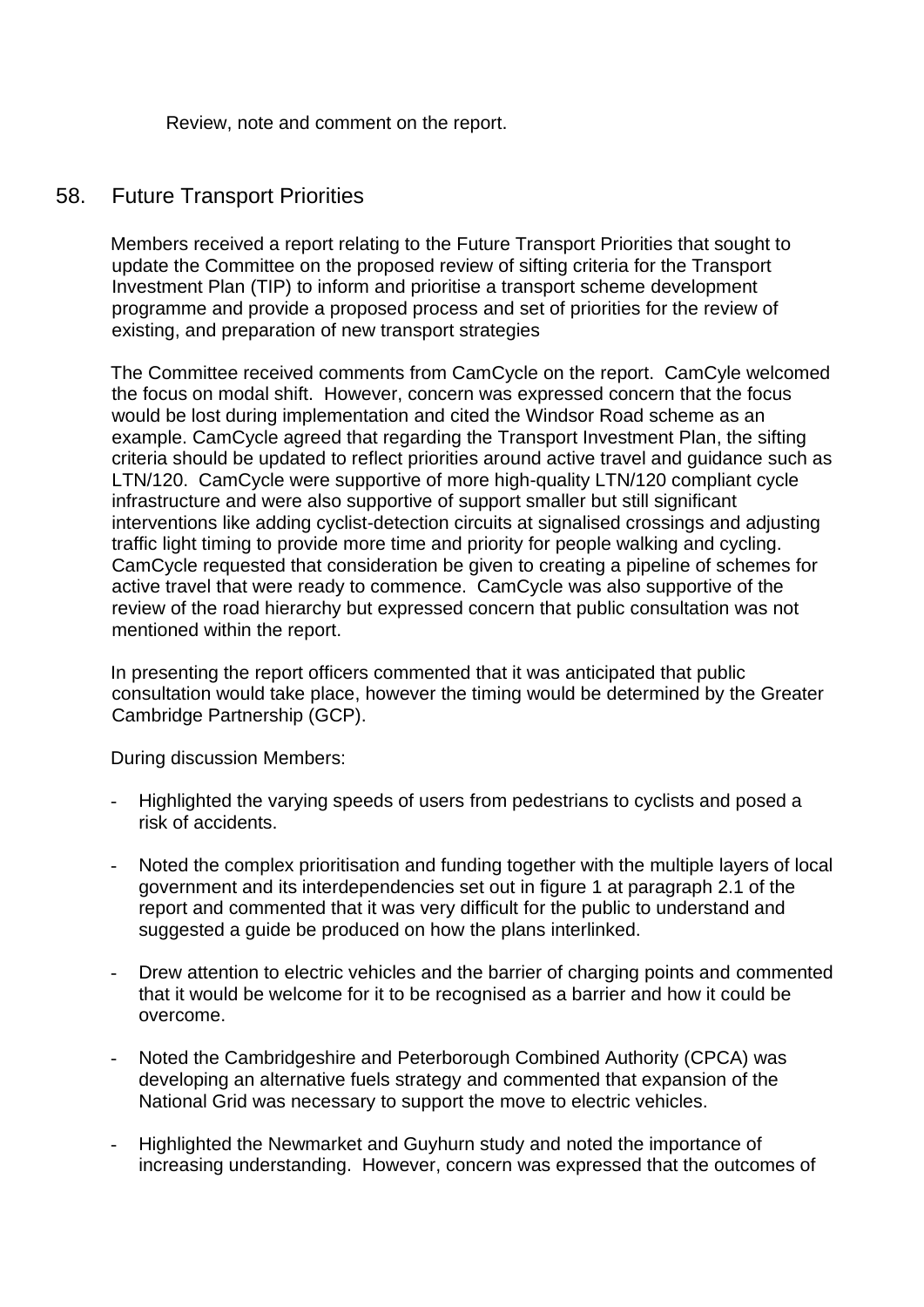the first study had not yet been put into effect and it was important focus on delivery as well as study.

- Emphasised the importance of a joined-up approach, citing the A142 as an example where the road entered an adjoining county as there were issues with congestion relating to rush hour traffic.

It was unanimously resolved to:

- a) Note progress towards the Joint Administration's year 1 actions relating to transport policy and strategy development;
- b) Approve the proposed programme for reviewing existing transport strategies and preparing new transport strategies;
- c) Note the programme of transport study work;
- d) Approve, subject to the agreement of scope and funding with the CPCA, the Council undertaking work on a Newmarket to Guyhirn study (A141 / A142); and
- e) Approve the process outlined in the report, including Member engagement, to update the transport scheme development sifting criteria, including for the prioritisation of LTP Integrated Transport Block funding.

Councillor Fuller left the meeting at this point.

### 58. Active Travel Strategy for Cambridgeshire

The Committee received a report that provided an overview of the emerging Active Travel Strategy for Cambridgeshire and informed Members of the scope of the strategy and the key considerations.

The Committee received comments from CamCycle whom expressed support for the development of the strategy. CamCycle noted the diverse geography of the county but stressed that both urban and rural areas could benefit from active travel. Attention was drawn to paragraph 2.1 where it mentioned that there were some cases were compliance with LTN/120 was not possible. Although CamCycle understood the intention of the paragraph they emphasised that LTN/120 was written with that in mind by setting a measurable quality threshold.

CamCycle challenged the interpretation of LTN/120 contained at paragraph 2.22 of the report as it reflected quality of infrastructure not quantity. In certain cases, providing quality could be expensive, however, in other cases, quality could be a matter of making better design decisions and could realise savings.

Commenting on the report, Members:

- Alluded to the challenges of implementing the strategy. Cambridge was viewed as a cycling city that was taken for granted and had resulted in poor infrastructure and catered to proficient cyclists. Greater consideration needed to be given to non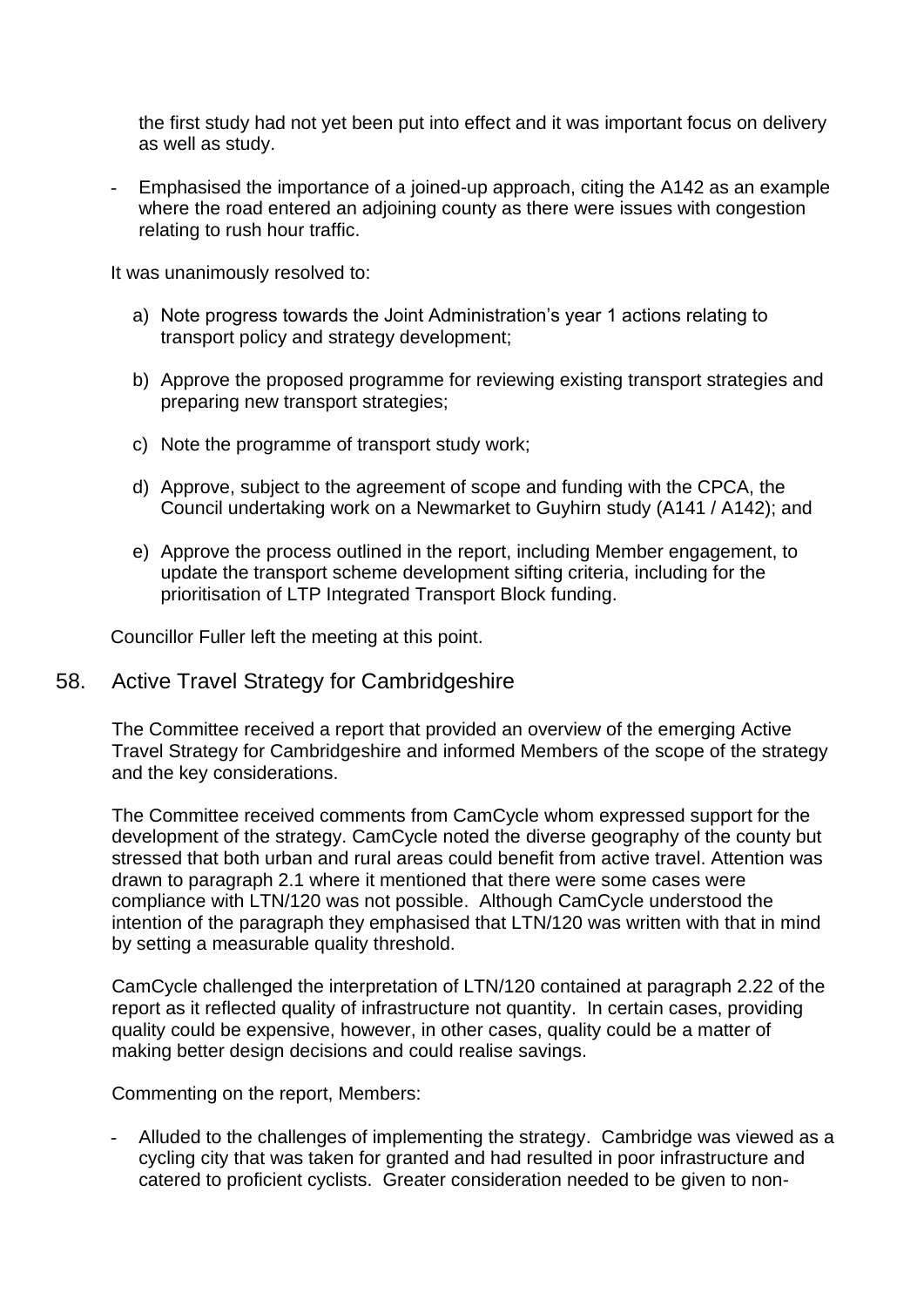proficient cyclists. There were often pieces of cycling infrastructure that were not connected. Driving had an inherent advantage to other modes of transport and therefore it was imperative to ensure high quality infrastructure in order to tempt people from their cars.

- Drew attention to active travel in rural areas where the active travel strategy would be much more difficult to implement. However, it was also the area where it was needed most, for young people in particular. Electric bicycles would also greatly increase the length of feasible journeys that could be taken.
- Emphasised the importance of the condition of road surfaces in encouraging active travel, together with the fragmentation of the network that was often off putting.
- Noted the recognition of the differing needs between rural and urban areas. However, it was vital that when infrastructure was installed it would be used.
- Suggested accelerating the development of a guide for the provision of dual use paths for developers as it was difficult to retrofit facilities and increase focus on rural areas to identify the barriers to active travel and how they were to be overcome.

It was resolved to:

- a) Note and comment on the update on the emerging Active Travel Strategy for Cambridgeshire; and
- b) Note and comment on the 'key considerations' section 2.21 2.26 to deliver the Active Travel Strategy
- 59. Cambridgeshire County Council's response to Network Rail's consultation on the Ely Area Capacity Enhancement Scheme (Wider Ely Area Round 2 Consultation Part 2)

The Committee received a report detailing the Cambridgeshire County Council's response to Network Rail's consultation on the Ely Area Capacity Enhancement Scheme (Wider Ely Area Round 2 Consultation Part 2) seeking the Committee's approval for the response and any additions to the response.

The Chair invited Councillor John Gowing local Member to address the Committee. Councillor Gowing informed the Committee of the issues surrounding the B1098 and specifically the Stonea underpass that experienced frequent collisions due to the height of the bridge and drivers not realising the height of their vehicles or not willing wait at the gated crossing. The underpass was closed for 16 months following a collision and then was struck again the day it was reopened. Councillor Gowing highlighted the considerable cost of repair to bridge with each collision.

The Committee received comments from Councillor Anna Bradnam, local Member that are attached at Appendix B to these minutes.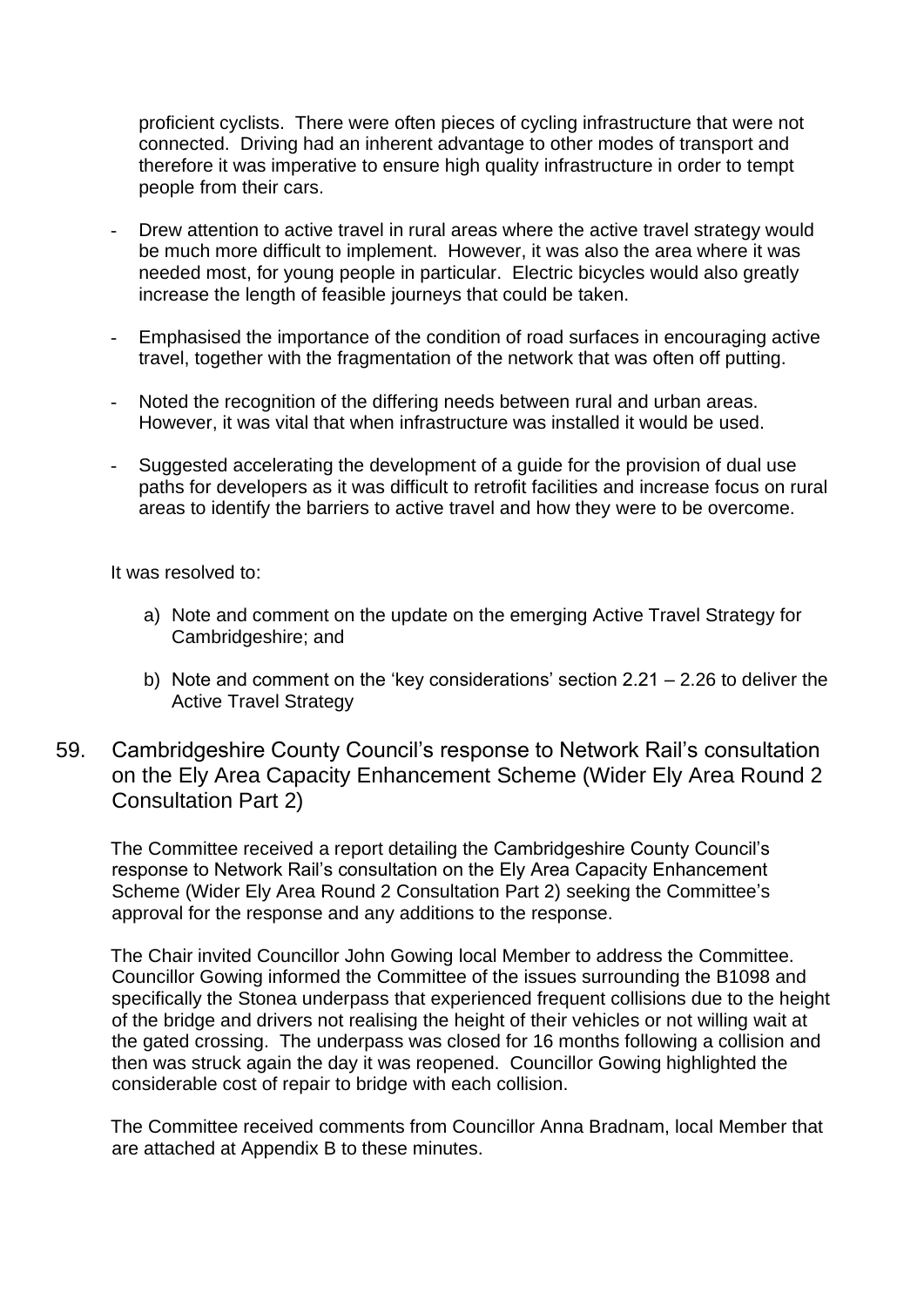In discussing the report Members:

- Welcomed the focus within the proposed consultation response on the residents of Queen Adelaide as it was of huge significance for them.
- Emphasised the importance of the scheme for the whole county as it would reduce the level of HGV movements on the A14.
- Requested that references to ensuring the future robustness of the scheme be strengthened within the response.
- Requested that local Members have sight of the final draft of the consultation response.
- Noted the direct benefits of the improvements to the town of March and drew attention to the comments of Councillor John Gowing and the cost of bridge collisions to the attending emergency services.

It was resolved to:

- a) Note and comment on Network Rail's Consultation on the Ely Area Capacity Enhancement Scheme Consultation; and
- b) Delegate the agreement of the final consultation response to the Executive Director, Place and Economy in consultation with the Chair and Vice Chair of the Highways and Transport Committee.

### 60. Public Rights of Way & Non-Motorised User Routes Design Guide

The Committee considered a report that followed a request at the November meeting of the Committee. Across Cambridgeshire existing Public Rights of Way and other routes were often upgraded and provided to support growth and sustainable development. The Committee was asked to consider the creation of a Public Rights of Way & Non-Motorised User Route Design Guide that would address and balance the needs of all users when improving existing and providing new routes for promoting sustainable forms of transport and promoting active travel.

The Chair invited a representative of CamCycle to address the Committee who welcomed the report and supported the development of a design guide for public rights of way, and especially cycle routes. Public rights-of-way were used by many different non-motorised or active travel modes and while individual sites had different requirements and constraints, CamCyle were optimistic that a design guide can be written in a way that helped bring people together to find the best resolution in each case. CamCycle strongly believed that wayfinding should also be included in such work to help promote cycle tourism, children's independence, and health, and to allow people to explore further.

During discussion Members:

Highlighted the need to review existing routes and improve them for all users.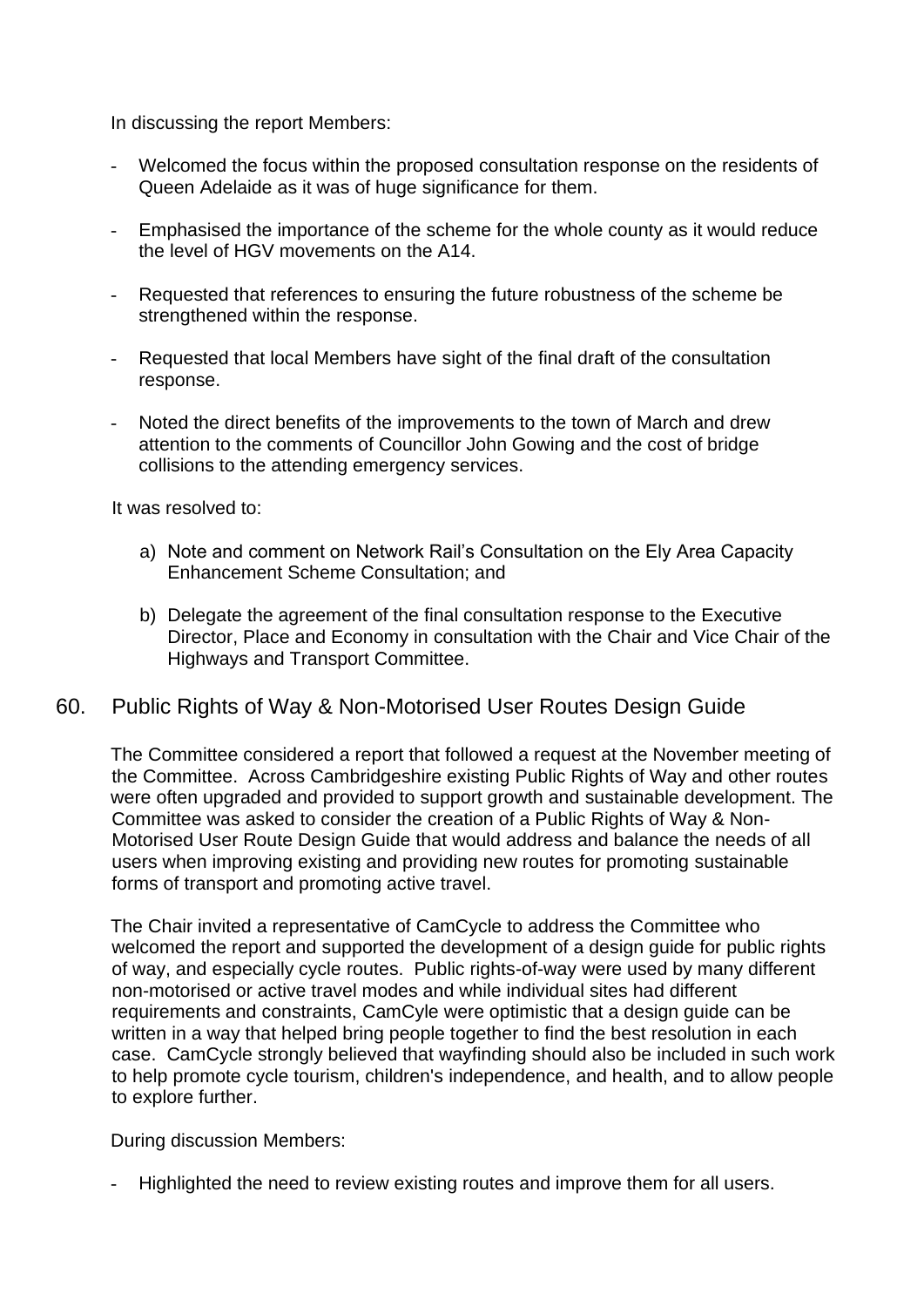- Noted that officers would prepare the draft design guide to be consulted on widely. Once the consultation was completed and the comments assessed and incorporated where appropriate the draft guide would be presented to the Committee for approval.
- Noted that the Local Cycling Walking Infrastructure Plan (LCWIP) work would be incorporated within the design guide work.
- Expressed thanks to officers for producing a report so quickly as speed was essential given the number of developments being built within the county.
- Commented that it would be preferable within the design guide that the default position was to preserve bridleways and not hard-surface them.
- Requested that rights of way be maintained as they were in a poor state in many areas, overgrown with brambles and bushes.

It was resolved to:

- a) Note the report;
- b) Agree to the creation of a draft Design Guide;
- c) Delegate to the Executive Director of Place and Economy and the Chair and Vice Chair the approval of a consultation document and approval of the draft Design Guide to allow the consultation process to be undertaken;
- d) Following consultation and refinement of the draft Design Guide to bring a report back to Committee providing a summary of the consultation response and the Design Guide for approval;

### 61. Greater Cambridge Partnership's Programme for the Review of Mill Road, **Cambridge**

The Committee considered a report which provided an update on the process of the proposed Greater Cambridge Partnership's Programme for the Review of Mill Road, Cambridge

The Committee received comments from CamCycle whom expressed thanks to the Committee for their decision to expedite the consultation on Mill Road and the proposed approach to using focus groups. CamCyle suggested that a useful addition to the process would be to also provide the various stakeholder groups an opportunity to directly present their vision and ideas for Mill Road to the consultants. CamCycle highlighted the case they had made for 'quick-wins' that could be beneficial for Mill Road however they were concerned that the proposal was unclear about what could be considered a quick-win and what kind of impact the changes may have.